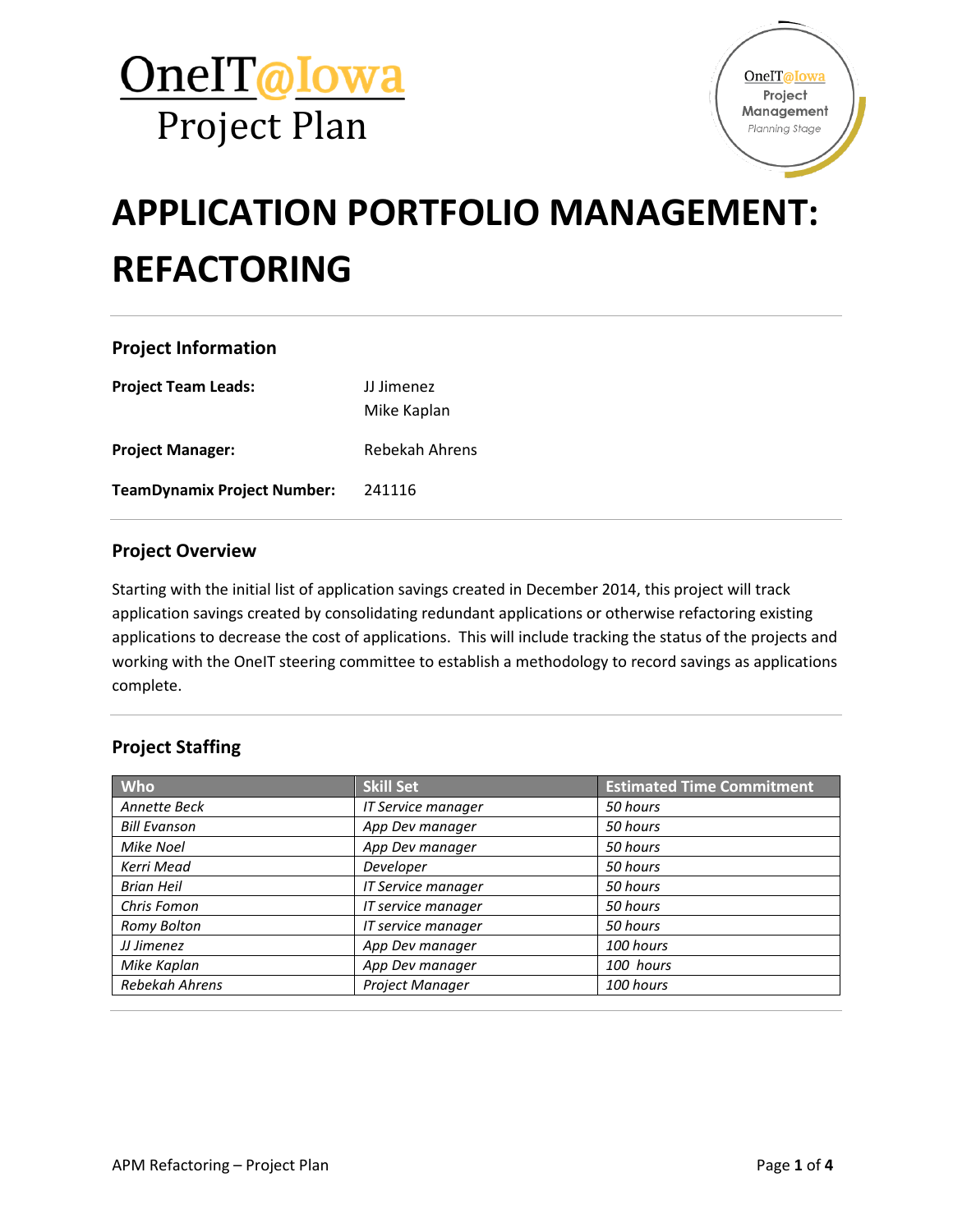# <u>OnelT@Iowa</u> Project Plan

OneIT@Iowa Project Management Planning Stage

### **Project Schedule**

### *FY15: 11 applications*

- Test Center Placement
- CollegeNET
- EES Testing/Scoring
- SUMIT
- Kaltura
- Advising Notes
- Common Graduate Application
- rDNA and IACUC
- HireAHawk
- ResponseWare
- eACE

#### *FY16: 11 applications*

- Advising Scheduling
- TIP-SEA Room Scheduler
- Bamboo
- JIRA
- MediaSite
- Digital Signage
- Universal Workflow + Form Builder
- Registrar DW Retirement
- Professional College Integrations
- Common Collegiate Scholarship Application
- Web Conferencing Solution

#### *FY17: 2 applications*

- IMHR Time and Attendance
- Checkout System

Applications schedules may change and additional applications may be added to the schedule. This will be monitored throughout the project. As each project completes, the key contact will be asked for a narrative explaining what were the realized savings, where were the savings realized (i.e. org or unit), and how were the savings calculated.

By the end of FY17, this project team will transition to a newly formed Application Portfolio management team.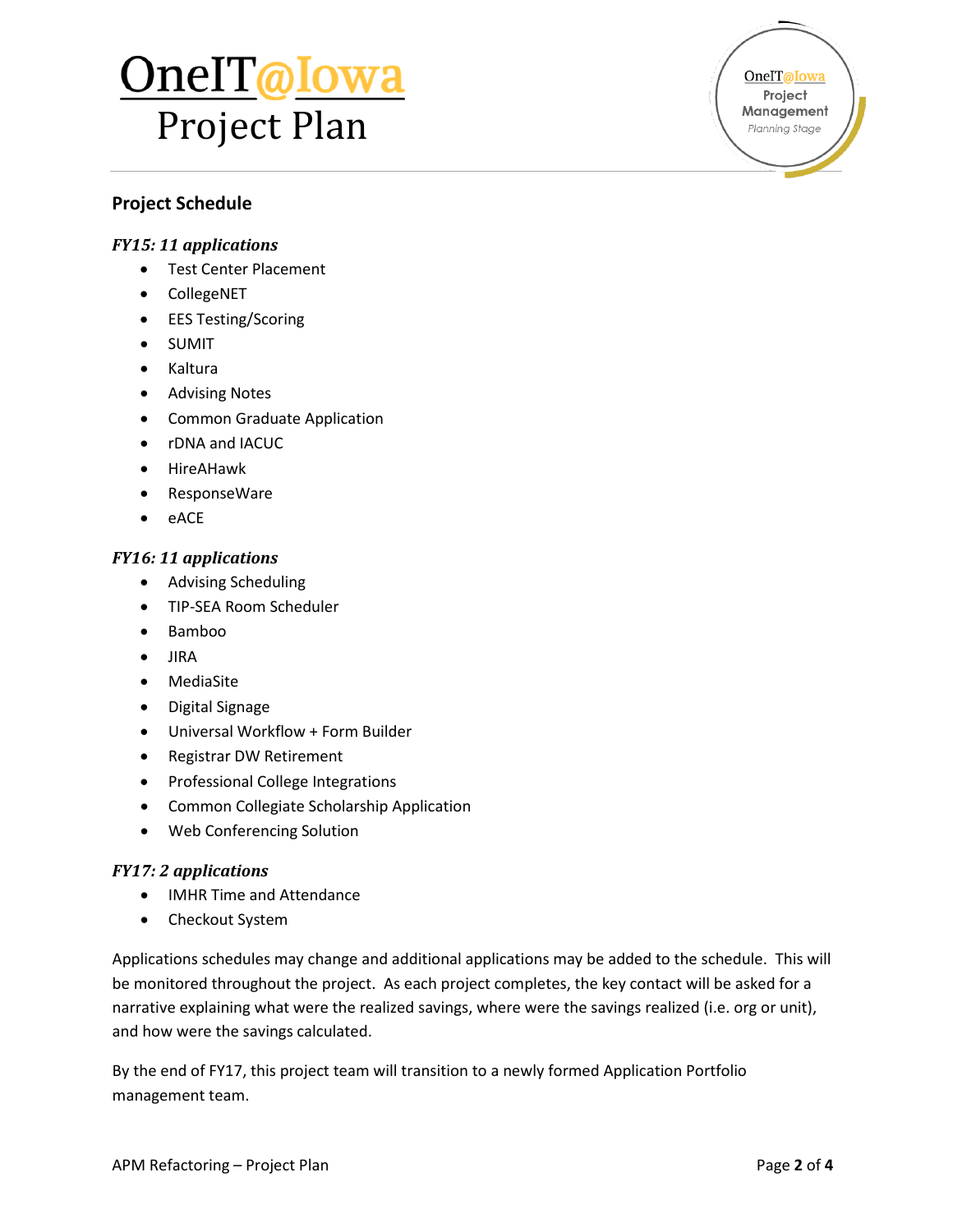# OneIT@Iowa Project Plan

## **Project Budget**

Because this project is a combination of many other projects, the budget is restricted to the staffing time to communicate and calculate the savings.

650 hours

## **Change Control Plan**

Substantial changes to project scope will be brought to the OneIT Steering Committee for evaluation and resolution.

Additional applications for savings will be considered. When possible, the project team will decide to add these without additional approval from the OneIT Steering Committee. In circumstances where the application savings may overlap with another OneIT project, the project leads will consult with the other relevant project leads and if necessary bring the decision to the OneIT Steering Committee.

### **Communications Plan**

Communication for this project focuses on the individual applications involved in the project. The individual project teams managing the development or consolidation effort will inform IT Communities impacted by those changes. We do not intend to communicate with IT Communities directly regarding this project, aside from the OneIT Steering Committee and OneIT Leaders.

### **Change Control Plan**

Substantial changes to project scope will be brought to the OneIT Steering Committee for evaluation and resolution. Minor changes will be handled by project leadership. The project manager and leadership will determine the scale of changes.